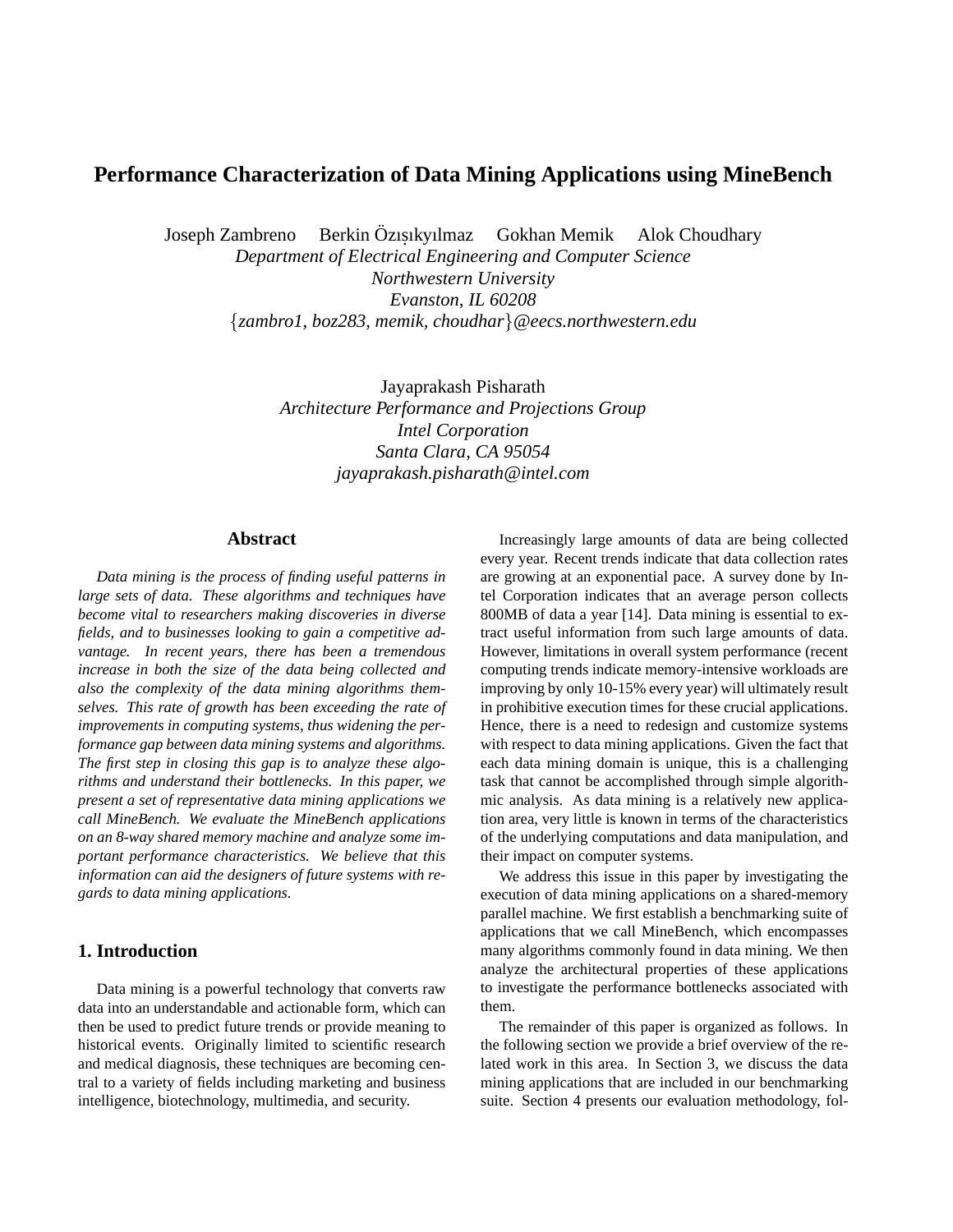| <b>Application</b> | Category                  | <b>Description</b>                                               |  |  |
|--------------------|---------------------------|------------------------------------------------------------------|--|--|
| ScalParC           | Classification            | Decision tree classification                                     |  |  |
| k-Means            | Clustering                | Mean-based data partitioning method                              |  |  |
| Fuzzy k-Means      | Clustering                | Fuzzy logic-based data partitioning method                       |  |  |
| HOP                | Clustering                | Density-based grouping method                                    |  |  |
| Apriori            | <b>ARM</b>                | Horizontal database, level-wise mining based on Apriori property |  |  |
| Utility            | ARM                       | Utility-based association rule mining                            |  |  |
| SNP                | Classification            | Hill-climbing search method for DNA dependency extraction        |  |  |
| GeneNet            | <b>Structure Learning</b> | Gene relationship extraction using microarray-based method       |  |  |
| SEMPHY             | <b>Structure Learning</b> | Gene sequencing using phylogenetic tree-based method             |  |  |
| Rsearch            | Classification            | RNA sequence search using stochastic Context-Free Grammars       |  |  |
| SVM-RFE            | Classification            | Gene expression classifier using recursive feature elimination   |  |  |
| PLSA               | Optimization              | DNA sequence alignment using Smith-Waterman optimization method  |  |  |

**Table 1. Overview of the MineBench data mining benchmark suite**

lowed by performance characterization results. Finally, the paper is concluded in Section 5 with a look towards some planned future efforts.

# **2. Related Work**

Benchmarks play a major role in all domains. SPEC [28] benchmarks have been well accepted and used by several chipmakers and researchers to measure the effectiveness of their designs. Other fields have popular benchmarking suites designed for the specific application domain: TPC [31] for database systems, SPLASH [32] for parallel architectures, and MediaBench [20] for media and communication processors.

Similar performance characterization work to ours has been previously performed for database workloads [13, 18], with some of these efforts specifically targeting SMP machines [25, 30]. Performance characterization of an individual data mining algorithm has been done [8, 19], where the authors focus on the memory and cache behavior of a decision tree induction program.

Characterization and optimization of data-mining workloads is a relatively new field. Our work builds on prior effort in analyzing the performance scalability of bioinformatic workloads performed by researchers at Intel Corporation [10]. As will be described in the following sections, we incorporate their bioinformatics workloads into our MineBench suite, and where applicable, make direct comparisons between their results and our own. MineBench is more generic and covers a wider spectrum then the bioinformatics applications studied in [10]. The authors in [16] examined the last-level cache performance of these same applications.

The bioinformatic applications presented in MineBench differ from other recently-developed bioinformatic benchmark suites. BioInfoMark [21], BioBench [3], and BioPerf [5] all contain several applications in common, including *Blast*, *FASTA*, *Clustalw*, and *Hmmer*.

## **3. Benchmark Suite Overview**

Data mining applications can be broadly classified into association rule mining, classification, clustering, data visualization, sequence mining, similarity search, and text mining, among others. Each domain contains unique algorithmic features. In establishing MineBench, we based our selection of categories on how commonly these applications are used in industry, and how likely they are to be used in the future. The twelve applications that currently comprise MineBench are listed in Table 1, and are described in more detail in the following sections. Note that these are fullfledged application implementations of these algorithms (as opposed to stand-alone algorithmic modules), which have been extensively optimized to remove all implementation inefficiencies.

## **3.1. Classification Workloads**

A classification problem has an input dataset called the training set which consists of example records with a number of attributes. The objective of a classification algorithm is to use this training dataset to build a model such that the model can be used to assign unclassified records into one of the defined classes [12].

*ScalParC* is an efficient and scalable variation of decision tree classification [17]. The decision tree model is built by recursively splitting the training dataset based on an optimality criterion until all records belonging to each of the partitions bear the same class label. Among many classification methods proposed over the years, decision trees are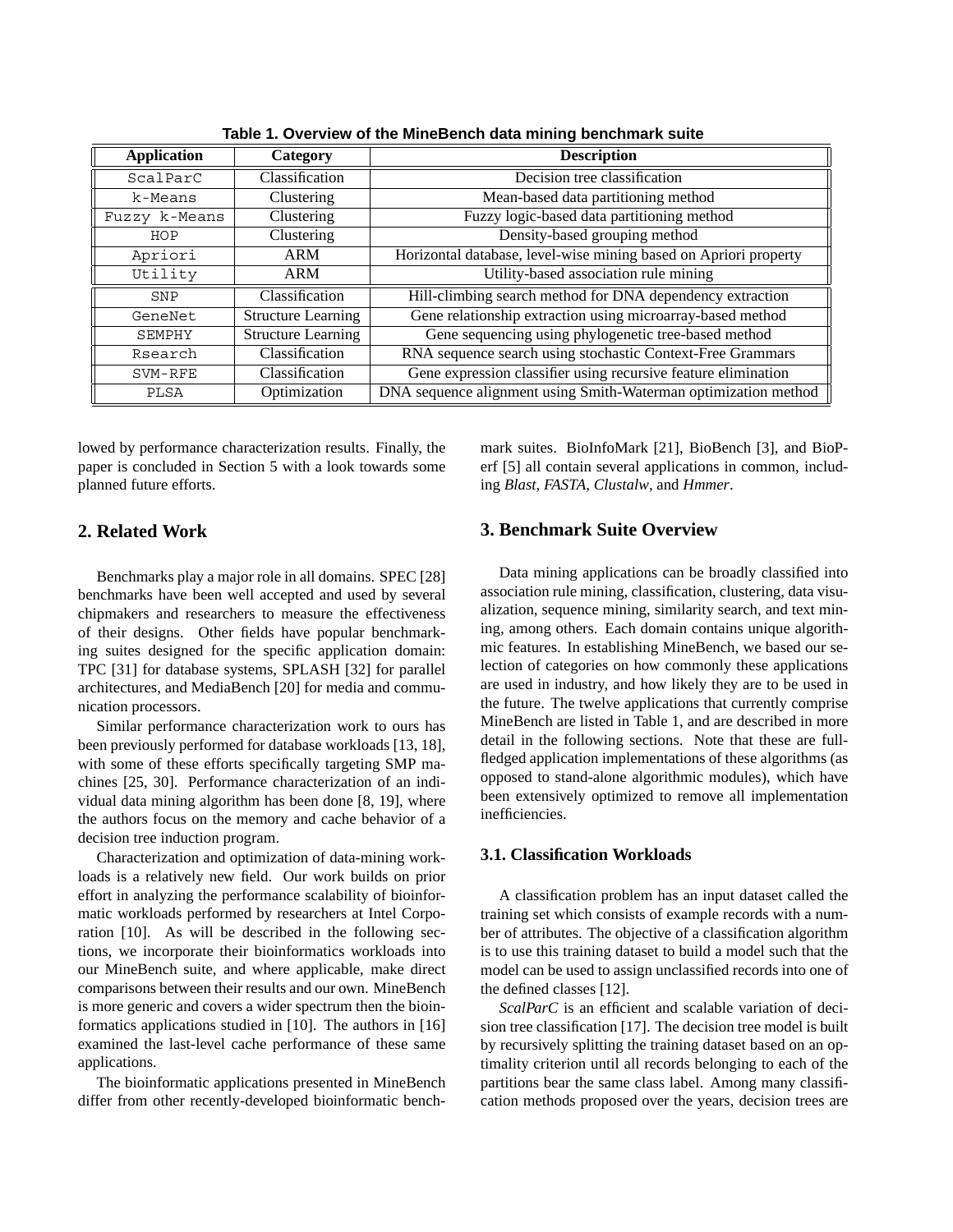particularly suited for high-performance data mining, since they can be built relatively fast when compared to other methods.

Single nucleotide polymorphisms (SNPs), are DNA sequence variations that occur when a single nucleotide is altered in a genome sequence. The *SNP* [10] benchmark uses the hill climbing search method, which selects an initial starting point and searches that point's nearest neighbors. The neighbor that has the highest score is then made the new current point. This procedure iterates until it reaches a local maximum score. *GeneNet* [10] uses a similar hill climbing algorithm as in SNP, the main difference being that the input data is more complex, requiring much additional computation during the learning process.

*SEMPHY* [10] is a structure learning algorithm that is based on phylogenetic trees. Phylogenetic trees represent the genetic relationship of a species, with closely related species placed in nearby branches. This application uses a probability estimation algorithm to find the best tree topology and best branch lengths representing the distance between two neighbors.

Typically, RNA sequencing problems involve searching the gene database for homologous RNA sequences. *Rsearch* [10] uses a grammar-based approach to achieve this goal. Stochastic context-free grammars are used to build and represent a single RNA sequence, and a local alignment algorithm is used to search the database for homologous RNAs.

*SVM-RFE* [10], or Support Vector Machines - Recursive Feature Elimination, is a feature selection method. SVM-RFE is used extensively in disease finding (gene expression). The selection is obtained by a recursive feature elimination process - at each RFE step, a gene is discarded from the active variables of a SVM classification model, according to some support criteria.

#### **3.2. Clustering Workloads**

Clustering is the process of discovering the groups of similar objects from a database to characterize the underlying data distribution [12]. It has wide applications in market or customer segmentation, pattern recognition, and spatial data analysis.

The first clustering application in MineBench is *Kmeans* [23]. K-means represents a cluster by the mean value of all objects contained in it. Given the user-provided parameter *k*, the initial *k* cluster centers are randomly selected from the database. Then, each object is assigned a nearest cluster center based on a similarity function. Once the new assignments are completed, new centers are found by finding the mean of all the objects in each cluster. This process is repeated until some convergence criteria is met.

The clusters provided by the K-means algorithm are

sometimes called "hard" clusters, since any data object either is or is not a member of a particular cluster. The *Fuzzy K-means* algorithm [7] relaxes this condition by assuming that a data object can have a degree of membership in each cluster. Compared to the similarity function used in Kmeans, the calculation for fuzzy membership results in a higher computational cost. However, the flexibility of assigning objects to multiple clusters might be necessary to generate better clustering qualities.

*HOP* [11], originally proposed in astrophysics, is a typical density-based clustering method. After assigning an estimation of the density for each particle, HOP associates each particle with its densest neighbor. The assignment process continues until the densest neighbor of a particle is itself.

## **3.3. ARM Workloads**

The goal of Association Rule Mining (ARM) is to find the set of all subsets of items or attributes that frequently occur in database records [12]. In addition, ARM applications extract rules regarding how a given subset of items influence the presence of another subset.

*Apriori* [2] is arguably the most influential ARM algorithm. It explores the level-wise mining of the property that all non-empty subsets of a frequent itemset must all be frequent (the so-called "Apriori" property). *Utility mining* [22] is another association rule-based mining technique where higher "utility" itemsets are identified from a database by considering different values of individual items. The goal of utility mining is to restrict the size of the candidate set so as to simplify the total number of computations required to calculate the value of items.

#### **3.4. Optimization Workloads**

Sequence alignment is an important tool in bioinformatics used to identify the similar and diverged regions between two sequences. *PLSA* [10] uses a dynamic programming approach to solve this sequence matching problem. It is based on the algorithm proposed by Smith and Waterman, which uses the local alignment to find the longest common substring in sequences.

### **4. Performance Characterization**

In this section, we consider the applications in our MineBench suite, and distinguish the characteristics that make each application unique from both the algorithmic and the system perspective. We chose an Intel IA-32 multiprocessor platform for evaluation purposes. Our setup consists of an Intel Xeon 8-way Shared Memory Parallel (SMP) machine running Red Hat Advanced Server 2.1. The system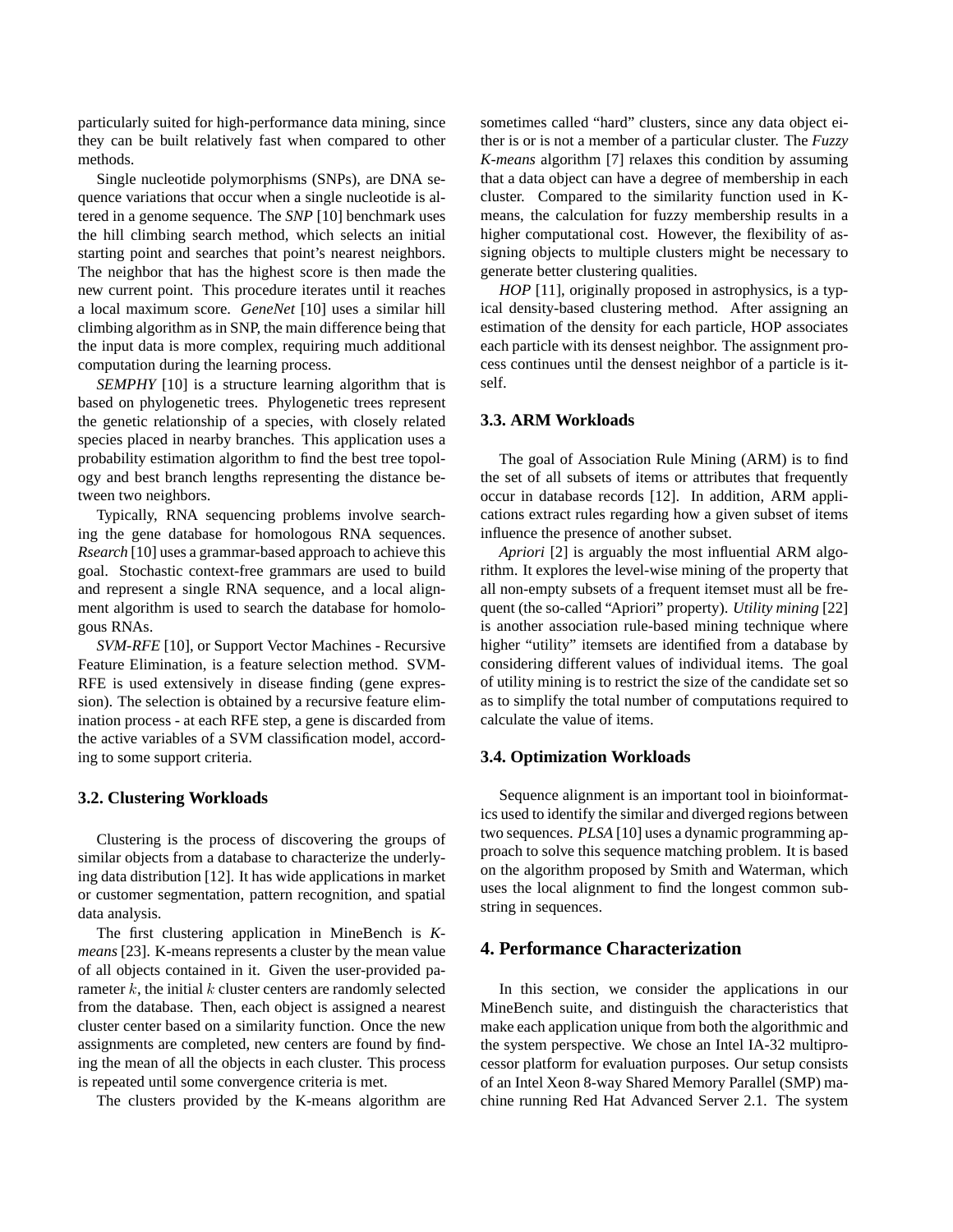has 4 GB of shared memory. Each processor has a 16 KB non-blocking, integrated L1 cache and a 1024 KB L2 cache.

For our experiments, we use the VTune Performance Analyzer [15] for profiling the functions within our applications, and for measuring the execution times. Using the VTune counters, we monitor a wide assortment of performance metrics: execution time, communication and synchronization complexity, memory behavior, and Instructions per Cycle (IPC) statistics. Each application was compiled with version 7.1 of the Intel C++ compiler for Linux.

#### **4.1. Input Datasets**

Input data is an integral part of data mining applications. The data used in our experiments are either real-world data obtained from various fields or widely-accepted synthetic data generated using existing tools that are used in scientific and statistical simulations. During evaluation, multiple data sizes were used to investigate the characteristics of the MineBench applications. For the non-bioinformatics applications, the input datasets were classified into three different sizes: Small, Medium, and Large. For the ScalParC benchmark, three synthetic datasets were generated by the IBM Quest data generator [1]. Apriori also uses three synthetic datasets from the IBM Quest data generator with a varying number of transactions, average transaction size, and average size of the maximal large itemsets. For HOP, three sets of real data were extracted from a cosmology application, ENZO [24], each having 61440 particles, 491520 particles and 3932160 particles.

A section of the real image database distributed by Corel Corporation is used for K-means and Fuzzy K-means. This database consists of 17695 scenery pictures. Each picture is represented by two features: color and edge. The color feature is a vector of 9 floating points while the edge feature is a vector of size 18. Both K-means implementations use Euclidian distance as the similarity function and execute it for the two features separately. Since the clustering quality of K-means methods highly depends on the input parameter k, both K-means were executed with 10 different k values ranging from 4 to 13.

Utility mining uses both real as well as synthetic datasets. The synthetic data consists of two databases generated using the IBM Quest data generator. The first synthetic dataset is a dense database, where the average transaction size is 10; the other is a relatively sparse database, where average transaction size is 20. The average size of the potentially frequent itemsets is 6 in both sets of databases. In both sets of databases, the number of transactions varies from 1000K to 8000K and the number of items varies from 1K to 8K. The real dataset consists of only one database of size 73MB, where the average transaction length is 7.2.

For the bioinformatics applications, the datasets were

| <b>Application</b> | <b>Instruction Count</b> | Size (kB) |  |
|--------------------|--------------------------|-----------|--|
| ScalParC           | 27,283,200,000           | 154       |  |
| k-Means            | 77,026,600,000           | 154       |  |
| Fuzzy k-Means      | 564,280,500,000          | 154       |  |
| HOP                | 26,902,400,000           | 211       |  |
| Apriori            | 47,182,100,000           | 847       |  |
| Utility            | 11,075,400,000           | 853       |  |
| SNP                | 241,680,600,000          | 14016     |  |
| GeneNet            | 2,415,428,400,000        | 13636     |  |
| SEMPHY             | 2,049,658,800,000        | 7991      |  |
| Rsearch            | 1,772,200,500,000        | 676       |  |
| SVM-RFE            | 82,385,800,000           | 1336      |  |
| PLSA               | 4,001,675,300,000        | 836       |  |

provided by Intel [10]. SNP uses the Human Genic Bi-Alletic Sequences (HGBASE) database [9] containing 616,179 SNPs sequences. For GeneNet, the microarray data used for this study is assembled from [27]; they are the most popular cell cycle data of Yeast. SEMPHY considers three datasets from the Pfam database [6]. The software and the corresponding dataset for Rsearch were obtained from [26]. The experiments use the sequence mir-40.stk with the length of 97 to search a part of database Yeastdb.fa with size of 100KB. SVM-RFE uses a benchmark microarray dataset on ovarian cancer [4]. This dataset contains 253 (tissue samples) x 15154(genes) expression values, including 91 control and 162 ovarian cancer tissues with early stage cancer samples. For PLSA, nucleotides ranging in length from 30K to 900K are chosen as test sequences. Since true sequences can seldom satisfy this specific size, some artificial sequences were used in the experiments [10]. To make the experiments more comprehensive, several real DNA sequences were also chosen from a test suite provided by the bioinformatics group at Penn State University. The longest sequence pair used here is named TCR where the human sequence is 319,030 bp long and the mouse sequence is 305,636 bp long.

#### **4.2. Execution Time**

In Table 2 we present the total number of instructions executed across all processors along with the size of the executables. We can see that these benchmarks execute from tens of billions to thousands of billions instructions. In our study, the usage of Vtune enabled us to examine the characteristics of entire program execution, something that would not be feasible using simulation for applications of this size.

Figure 1 shows the benchmark application execution speedups when running on multiple processors. The performance numbers for the 2-processor case shows some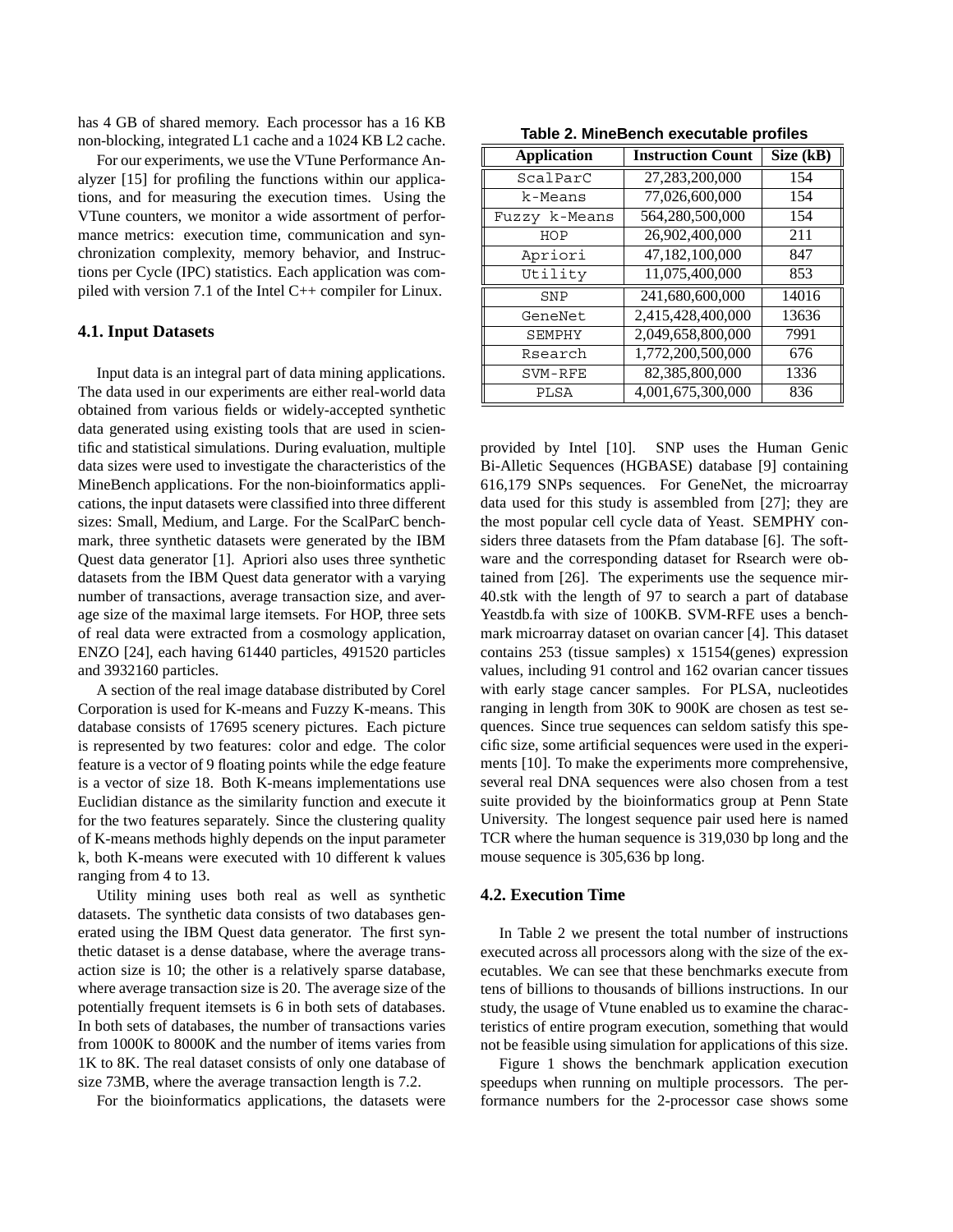

**Figure 1. Performance speedups for the MineBench applications**

trivial performance improvement for clustering and ARM workloads, while most of the remaining workloads perform slightly better or worse than the serial case. On the other hand, several of the benchmarks show good scalability with a higher number of processors. When running on 8 processors, ScalParC executed between 4.84 and 4.97 times faster than the 1 processor case. The best speedup, 7.55 on 8 processors, is seen in Utility. In this algorithm, data is uniformly distributed to the 8 processors, which are able to work concurrently by accessing only its respective data block in memory, synchronizing only occasionally. Rsearch and k-Means follow Utility in terms of achieved speedups. In general, it can be observed that clustering algorithms show better scalability than the remainder of the applications. The underlying reason for this observation is the highly parallelizable distance calculation routine, which is common to the clustering algorithms.

The worst scalability is observed for SNP and SVM-

RFE. For SVM-RFE, the problem arises due to unnecessary communication problems and locking of memory structures. This redundant locking is done to ensure the code works on distributed and shared memory machines. If the locks are removed (using shared memory programming), the program and its kernels scale better.

As previously mentioned, for the Utility benchmark the small dataset represents real data collected from a grocery store. The large dataset has been created by the IBM Quest data generator. Both of the datasets contain a nearly equal number of transactions and items. However, the speedups for these two datasets differ widely. When the most time consuming functions are examined, it is seen that the program spends approximately 30% and 50% of the total execution time in the serial database read function, respectively. The change in the time of this serial segment causes the scalability problems for the large dataset.

Intel researchers have done similar analysis for the per-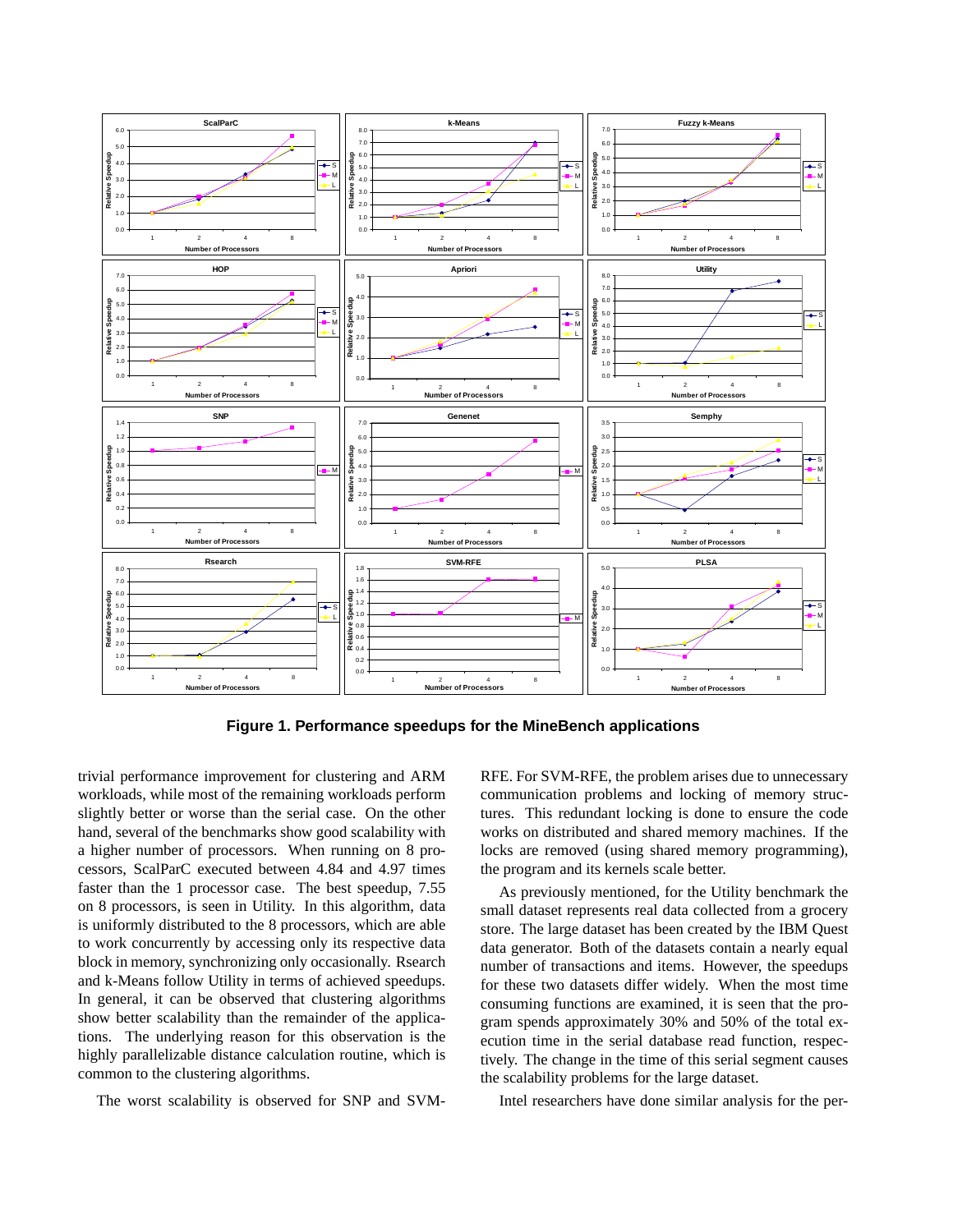|                    | <b>Memory Efficiency</b> |            |                     | <b>Instruction Efficiency</b> |           |               |            |
|--------------------|--------------------------|------------|---------------------|-------------------------------|-----------|---------------|------------|
| <b>Application</b> | L1-D Miss                | L1-I Miss  | L <sub>2</sub> Miss | Resource                      | Floating  | <b>Branch</b> | Average    |
|                    | Rate                     | Rate       | Rate                | <b>Related Stalls</b>         | Point Ops | Miss Rate     | <b>IPC</b> |
| ScalParC           | 2.54 %                   | 0.0224%    | 67.98 %             | 76.02 %                       | 9.61 %    | 2.07 %        | 0.26       |
| k-Means            | $0.35\%$                 | 0.0013%    | 24.45 %             | 32.09 %                       | 19.87 %   | 3.01 %        | 0.95       |
| Fuzzy k-Means      | 0.31%                    | $0.0007\%$ | 63.36 %             | 35.37 %                       | 4.64 %    | 1.37 %        | 0.83       |
| HOP                | 3.06 %                   | 0.0046%    | 10.04 %             | 37.90 %                       | 20.14 %   | 10.17 %       | 0.71       |
| Apriori            | 6.12 %                   | $0.0032\%$ | 22.55 %             | 63.56 %                       | $0.00\%$  | 7.84 %        | 0.41       |
| Utility            | 3.89 %                   | 0.0097%    | 19.95 %             | 47.53 %                       | 10.03 %   | $0.56\%$      | 0.33       |
| SNP                | 0.64%                    | 0.0530%    | 85.13 %             | 72.40 %                       | 0.09%     | 0.10%         | 0.31       |
| GeneNet            | 1.48 %                   | 0.8016%    | 3.44 %              | 44.05 %                       | $0.23\%$  | 2.63 %        | 0.78       |
| SEMPHY             | 0.58%                    | 0.0053%    | 28.81 %             | 62.84 %                       | 1.74 %    | 1.09 %        | 0.69       |
| Rsearch            | 1.09 %                   | $0.0007\%$ | 11.50 %             | 26.04 %                       | $0.00\%$  | 0.88 %        | 1.04       |
| SVM-RFE            | 8.98 %                   | 0.2582 %   | 93.97 %             | 91.82 %                       | 10.05 %   | 0.49%         | 0.09       |
| PLSA               | 0.89%                    | 0.0014%    | 2.02 %              | 38.16 %                       | 2.57 %    | 1.08 %        | 0.53       |

**Table 3. Key MineBench performance characteristics**

formance scalability of the bioinformatics workloads [10]. When the above presented results are compared to their results, Genenet, Semphy, Rsearch, and PLSA show very similar scalability trends. However the results are very different for SNP and SVM-RFE, where they are able to have close to linear speedup until 8 processors and super-linear speedup for 16 processors. The explanation given for this super-linearity is that Intel's system is composed of a 16 way shared memory machine, which has a large L3 cache and Cell-sharing L4 caches (4 processors grouped together) that are interconnected with each other through the crossbar. Specific optimizations have been applied to these codes targeting their system.

#### **4.3. Memory Hierarchy Behavior**

Studies have indicated that memory hierarchy is a significant performance bottleneck in modern computing systems. Consequently, understanding the program characteristics from the memory hierarchy is essential to improve the overall performance.

Table 3 summarizes the results obtained for both memory behavior and instruction efficiency. The results were obtained by running the applications on 8 processors with the medium-sized datasets where applicable. The results presented here represent an average across the 8 processors. We can make several observations regarding the memory behavior. First, although the L1 data cache miss rates are usually small, we see that the applications are drastically different in their L1 data cache behavior. We can separate the applications into two categories: those that have a fairly small miss rate (less than 1.5%), and those that have a larger miss rate (2–9%). We can see that the applications with low miss rates tend to have a larger IPC values. Second, we see that throughout the applications, the L1 instruction cache miss rates (normalized to the number of instructions retired) are very low. This is due to the fact that these applications are relatively small in size and the instructions are able to fit into the L1 cache.

We also performed an analysis of the L2 cache behavior. The L2 miss rates are many times greater than their L1 counterparts. When the L1 miss rate is so small, it is not surprising that many of these data references that miss in the L1 cache would also not be found in the L2 cache. The SVM-RFE benchmark had the worst L2 miss rate (93.97%). Combined with the low L1 efficiency, this means that for SVM-RFE approximately 8.44% of all data references required off-chip memory access, which causes a very low IPC for this application. In general, L2 cache performance varies largely across applications. One reason for this kind of behavior is that the data distribution is random as dynamic scheduling is used for parallelization for some of the applications. In dynamic schemes, the processor gets assigned a new block of data in a random fashion as it becomes available. Hence, the data gets distributed to multiple caches in a random fashion, which increases the likelihood of not exploiting spatial or temporal data locality. Another reason for the high L2 cache miss rates for certain applications are due to the streaming nature of data retrieval, which does not provide opportunities for data reuse.

#### **4.4. Instruction Efficiency**

We also studied the instruction efficiency using the counters profiled by VTune. Particularly, we measure the branch misprediction rates, resource related stalls (stalls caused by register renaming buffer entries, memory buffer entries, and branch misprediction recovery), the fraction of the floating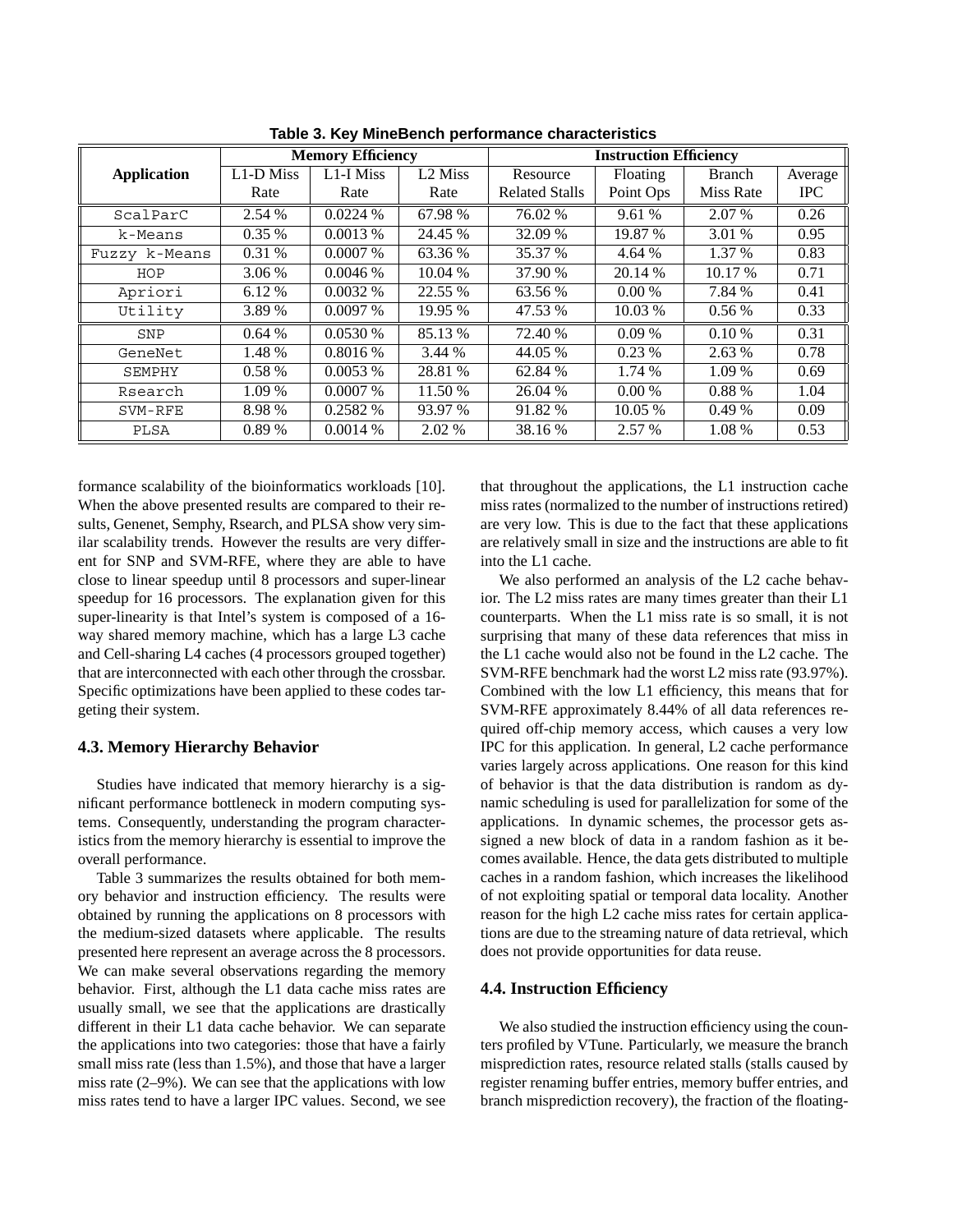point instructions, and the Instructions per Cycle (IPC) values observed. These results are also summarized in Table 3.

In general the branch prediction is performing very well for most of the applications, with a misprediction rate of less than 3%. This is mostly due to the fact that the algorithms are parallelized implicitly using OpenMP, which is very good at analyzing large loops to extract data parallelism in an efficient way. The highest branch miss rate is observed for the HOP application. This is partly due to the algorithmic nature of the program. This code reads the dataset in a parallel manner and works on local data for the most part - only synchronizing occasionally. The code does not have any parallel for loops, hence the branch misprediction rate increases.

We have also looked at the number of floating point operations performed by the applications. In most of them, the number of floating point operations is significantly high, which indicates the extensive amount of (repetitive) computations performed on the fetched data. Note that Apriori and PLSA are integer applications and do not contain any floating point operations.

In addition, we have analyzed the resource related stall rates. We see that most applications suffer from high stall rates. Particularly, the SVM-RFE applications spends 92% of its execution time on stalls. Since this applications exhibits a large rate of cache misses, the instructions spend more time in the pipeline, which causes an increase in the resource related stalls. In general, we also observe a correlation between the number of floating point instructions and the resource related stalls. As the fraction of floating point operations increase, the processor is able to utilize its resources better and stalls less. On the other hand, for some applications (e.g., Utility and SVM-RFE), other effects such as the large cache miss rates result in a higher rate of stalls.

To express the efficiency of our applications, the number of instructions per cycle has been studied. It can be seen that some applications suffer very low IPCs. For example, the SVM-RFE application sees an IPC value of 0.09. The reason for such low IPCs are different: SVM-RFE and SNP's low IPCs are related to the high resource related stall percentages, 92% and 72% respectively; SVM, ScalparC and Utility, on the other hand, are affected by high L1 data cache miss rates; and lastly Hop and Apriori seem to suffer from high branch mispredictions. These results indicate that there is significant room to improve the performance of the applications by increasing their efficiencies.

### **5. Conclusion**

In this paper, we introduced and evaluated MineBench, a benchmarking suite for data mining applications. We have studied important characteristics of the applications when executed on an 8-way SMP machine. Overall, our results indicate that there is ample scope for improvement in the performance of both data mining algorithms and systems.

MineBench is intended for use in computer architecture research, systems research, performance evaluation, and high-performance computing. MineBench is completely open and freely available for download from our Center's website [29].

## **Acknowledgments**

This work was supported in part by the National Science Foundation (NSF) under grants CNS-0404341, IIS-0536994, and CCF-0444405, and by a research grant from Intel Corporation. The authors would like to thank Pradeep Dubey, Carole Dulong, and others from the Corporate Technology Group at Intel for providing a set of scientific dataintensive workloads and for their valuable feedback.

#### **References**

- [1] R. Agrawal, A. Arning, T. Bollinger, M. Mehta, J. Shafer, and R. Srikant. The Quest data mining system. In *Proceedings of the 2nd International Conference on Knowledge Discovery in Databases and Data Mining*, Aug. 1996.
- [2] R. Agrawal, H. Mannila, R. Srikant, H. Toivonen, and A. Verkamo. Fast discovery of association rules. *Advances in Knowledge Discovery and Data Mining*, pages 307–328, 1996.
- [3] K. Albayraktaroglu, A. Jaleel, X. Wu, M. Franklin, B. Jacob, C. Tseng, and D. Yeung. BioBench: A benchmark suite of bioinformatics applications. In *Proceedings of The 5th International Symposium on Performance Analysis of Systems and Software (ISPASS)*, Mar. 2005.
- [4] C. Ambroise and G. J. McLachlan. Selection bias in gene extraction on the basis of microarray gene-expression data. *Proceedings of the National Academy of Sciences*, 99(10):6562–6566, 2002.
- [5] D. Bader, Y. Li, T. Li, and V. Sachdeva. BioPerf: A benchmark suite to evaluate high-performance computer architecture on bioinformatics applications. In *Proceedings of the IEEE International Symposium on Workload Characterization (IISWC)*, Oct. 2005.
- [6] A. Bateman, L. Coin, R. Durbin, R. Finn, V. Hollich, S. Griffiths-Jones, A. Khanna, M. Marshall, S. Moxon, E. Sonnhammer, D. Studholme, C. Yeats, and S. Eddy. The Pfam protein families database. *Nucleic Acids Research*, 32(Database):D138–D141, 2004.
- [7] J. Bezdek. *Pattern Recognition with Fuzzy Objective Function Algorithms*. Kluwer Academic Publishers, 1981.
- [8] J. Bradford and J. Fortes. Performance and memory-access characterization of data mining applications. In *Workload Characterization: Methodology and Case Studies*, pages 49–59, Nov. 1998.